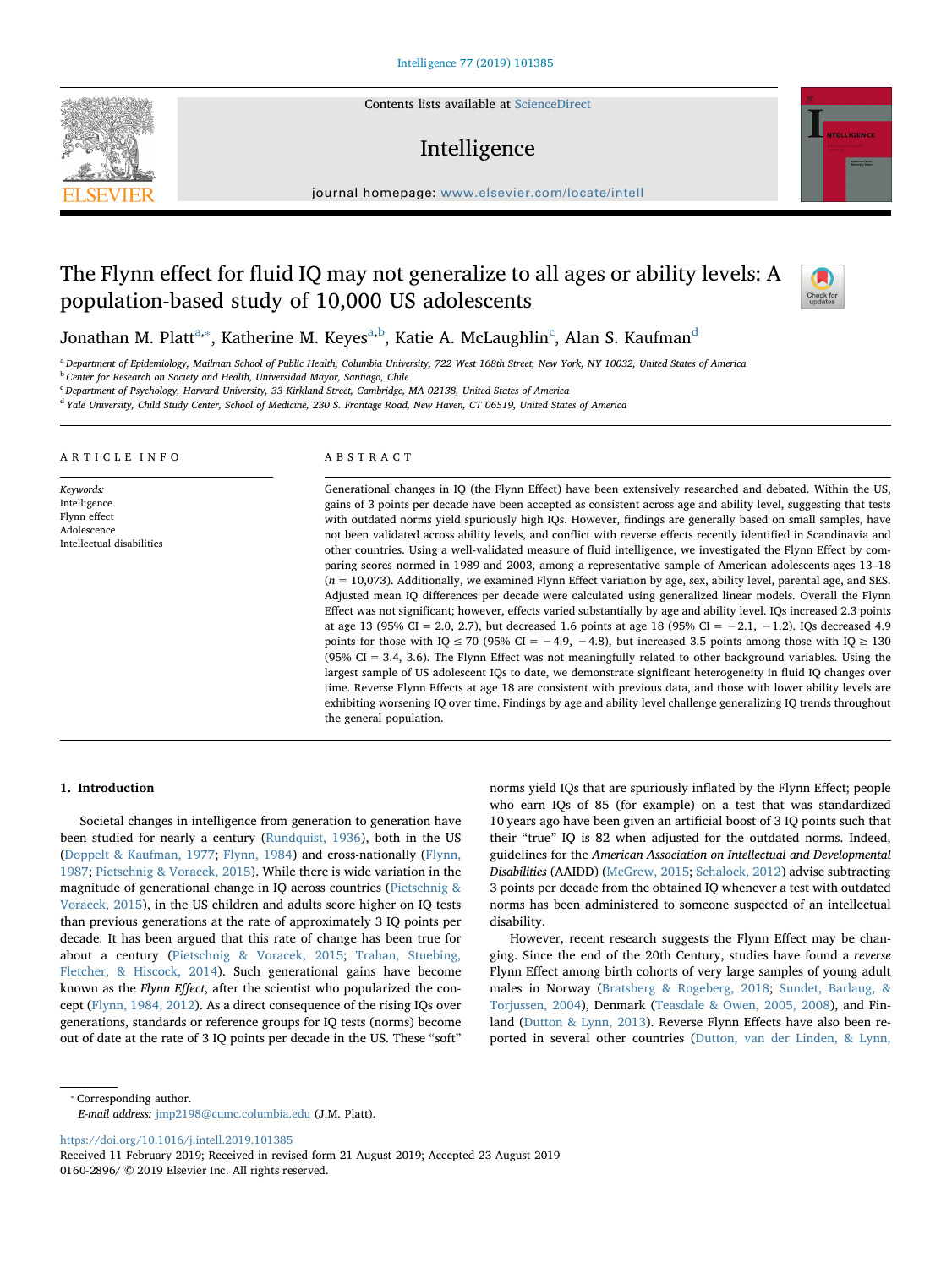[2016\)](#page-6-7), although data for some countries are based on non-traditional measures of IQ (Piagetian tests in Great Britain), group-administered aptitude tests (Netherlands), measures of spatial perception (Germanspeaking countries), or on small sample sizes (two groups of 79 adults in France). Despite these caveats, previous data suggest that IQs may be decreasing in recent birth cohorts, especially in Europe. It is unknown whether a similar reversal of the Flynn Effect occurred in the US during this time.

Additional questions regarding the Flynn Effect include whether it is consistent across age and the entire range of intellectual abilities. The validity of adjustments in IQ among those at the lower ends of IQ has major implications for placement and eligibility for educational services. The largest study of this question included nearly 9000 children and adolescents (ages 6–17) across nine US school systems from 1989 to 1995 studied before and after schools transitioned from one intelligence test for children (i.e., the Wechsler) to its revision and found evidence of the Flynn Effect at the low IQ range ([Kanaya, Scullin, & Ceci, 2003](#page-6-8)). Students with IQs below 80 were more likely to be classified as intellectually disabled based on the revised test (with newer, steeper norms) than when tested on the older version. Other studies have addressed the question, but with methodologies that varied widely in quality (e.g., small sample sizes of children in the low range of IQ) ([Zhou, Gregoire, & Zhu, 2010\)](#page-7-5) and sometimes with atypical samples such as children with learning disabilities ([Sanborn, Truscott, Phelps, &](#page-7-6) [McDougal, 2003](#page-7-6)).

Finally, studies of the Flynn Effect are typically based on comparisons of individuals tested with two different instruments—often an IQ test and its modified revision [\(Pietschnig & Voracek, 2015](#page-6-3); [Trahan](#page-7-1) [et al., 2014](#page-7-1)). These studies introduce unwanted error due to practice effects (test experience) and different sets of items administered on each test. Overall, these limitations have contributed to an inconsistent and inconclusive understanding of the Flynn Effect in recent years ([McGrew, 2015;](#page-6-4) [Spitz, 1989](#page-7-7); [Trahan et al., 2014](#page-7-1); [Weiss, 2010](#page-7-8)).

In light of these limitations, the present study investigated the consistency and patterns of the Flynn Effect in recent decades in the US, using a nationally representative sample of  $> 10,000$  adolescents, ages 13–18, who completed the nonverbal portion of the Kaufman Brief Intelligence Test (K-BIT) ([Kaufman & Kaufman, 1990](#page-6-9)). K-BIT scores were normed in 2001-04 then compared with scores from a set of norms developed in 1988–1989. The use of two sets of norms, rather than two separate tests, avoids potential methods-based bias. The goals of this study were: (a) to determine whether the Flynn Effect (or a reverse effect) was observed for fluid IQ in the US during the time frame that yielded reverse Flynn Effects in several European countries; (b) to determine whether the Flynn Effect was consistent across intellectual ability levels, especially in the IQ range associated with intellectual disability (IQ  $\leq$  70  $\pm$  5); and (c) to examine the relationship of the Flynn Effect to a variety of socio-demographic variables to examine potential heterogeneity in the effect.

# 2. Materials and methods

#### 2.1. Sample

Data were from the National Comorbidity Survey Adolescent Supplement (NCS-A), a US population-representative study of the prevalence and correlates of psychiatric disorders in adolescence (age range: 13–18 years). In total, 10,148 adolescents were recruited from both schools and households and completed the survey between 2001 and 2004 ([Kessler et al., 2009\)](#page-6-10). Of these, 10,073 (99.3%) completed a supplemental survey that included an individually administered measure of fluid intelligence, described below. Poststratification weighting adjusted for minor differences in sample and population distributions of 2000 census socio-demographic and school frequencies ([Kessler,](#page-6-10) [Avenevoli, Costello, et al., 2009](#page-6-10)). Parents/guardians gave written informed consent and adolescent participants gave written informed

assent after receiving a complete description of the study, in accordance to the procedures approved by Human Subjects Committees of Harvard Medical School and the University of Michigan. The Institutional Review Board of Columbia University approved the present analysis (IRB-AAAN1104). Study participants were compensated \$50 for participation. Additional study details have been published [\(Kessler et al., 2009](#page-6-11)). The analytic sample included those with valid K-BIT data and nonmissing survey weights ( $n = 10,073$ ).

## 2.2. Fluid intelligence

Intelligence was measured using the 48-item nonverbal portion of the Kaufman Brief Intelligence Test (K-BIT), a standardized measure of fluid intelligence ([Kaufman & Kaufman, 1990;](#page-6-9) [Kaufman & Wang,](#page-6-12) [1992\)](#page-6-12). The K-BIT uses abstract matrices similar to those developed by [Raven \(1936\),](#page-6-13) which have become widely accepted as prototypical measures of fluid reasoning ([Kaufman, 2009](#page-6-14))—a cognitive ability that relates closely to psychometric g in factor analyses ([Floyd, Reynolds,](#page-6-15) [Farmer, & Kranzler, 2013;](#page-6-15) [Reynolds, Floyd, & Niileksela, 2013\)](#page-6-16).

The K-BIT was administered by non-clinical interviewers who received appropriate training and practice, in accordance to the original administration procedures [\(Bain & Jaspers, 2010;](#page-6-17) [Kaufman & Kaufman,](#page-6-9) [1990\)](#page-6-9). The K-BIT nonverbal sections have strong internal consistency (range: 0.87–0.92) and adequate test-retest reliability (range: 0.76–0.89 ([Kaufman & Kaufman, 1990](#page-6-9); [Salthouse, 2010](#page-7-9)), including in the present sample (alpha = 0.90). The instrument has demonstrated invariance by sex and ethnicity and has established good construct validity with theory-based and other established measures of intelligence throughout adolescence ([Bain & Jaspers, 2010](#page-6-17); Canivez, [Neitzel, & Martin, 2005](#page-6-18); [Homack & Reynolds, 2007;](#page-6-19) [Kaufman, Johnson, & Liu, 2008](#page-6-20); [Kaufman &](#page-6-9) [Kaufman, 1990](#page-6-9); [Kaufman & Wang, 1992](#page-6-12); [Wang & Kaufman, 1993](#page-7-10)). Additional details regarding test administration and scoring have been previously published [\(Keyes, Platt, Kaufman, & McLaughlin, 2016](#page-6-21)). Using the 2003 K-BIT scores in the NCS-A sample, we have previously examined the relationship of IQ with: psychiatric disorders [\(Keyes](#page-6-21) [et al., 2016](#page-6-21)), childhood adversity [\(Platt et al., 2018](#page-6-22)), and as a component of intellectual disability ([Platt, Keyes, McLaughlin, & Kaufman,](#page-6-23) [2018\)](#page-6-23); this is the only study using 1989 scores as well and the only one that has examined the Flynn Effect.

From the K-BIT raw scores, updated norms were created specifically for the NCS-A by the test developer. Scores were normed within sixmonth age groups (hereafter referred to as 2003 K-BIT scores). Original K-BIT norms were developed during a national standardization procedure. Between 1988 and 1989 a US population-representative sample of 2022 subjects ages 4–90 years were recruited from 60 sites nationwide and adolescent K-BIT scores were age-normed by six-month intervals (hereafter referred to as 1989 K-BIT scores) [\(Kaufman & Kaufman,](#page-6-9) [1990\)](#page-6-9). The 1989 norms were stratified, based on Census estimates in 1985, 1987, and 1990, on age, sex, parental education, race or ethnic group, and geographic region. The adolescent portion of the norming sample included individuals ages  $13-14$  ( $n = 181$ ),  $15-16$  ( $n = 148$ ), and 17-19 ( $n = 180$ ) ([Kaufman & Kaufman, 1990](#page-6-9), Tables 4.1-4.6). The 2003 norms matched Census data for 2000 frequencies for a wide array of sociodemographic, economic, and other background variables such as age, sex, parent education, race, ethnicity, urbanicity, parent education, and parent income level.

Based on the precise midpoints of the dates of administration, 13.67 years elapsed between data collection for the two normative samples. The Flynn Effect is defined as the rate of gain (or loss) of IQ points over time on the same, or similar, instruments. The two standardizations of the K-BIT nonverbal test with representative samples, obtained more than a decade apart, meet the precise criteria required to assess the Flynn Effect within the US.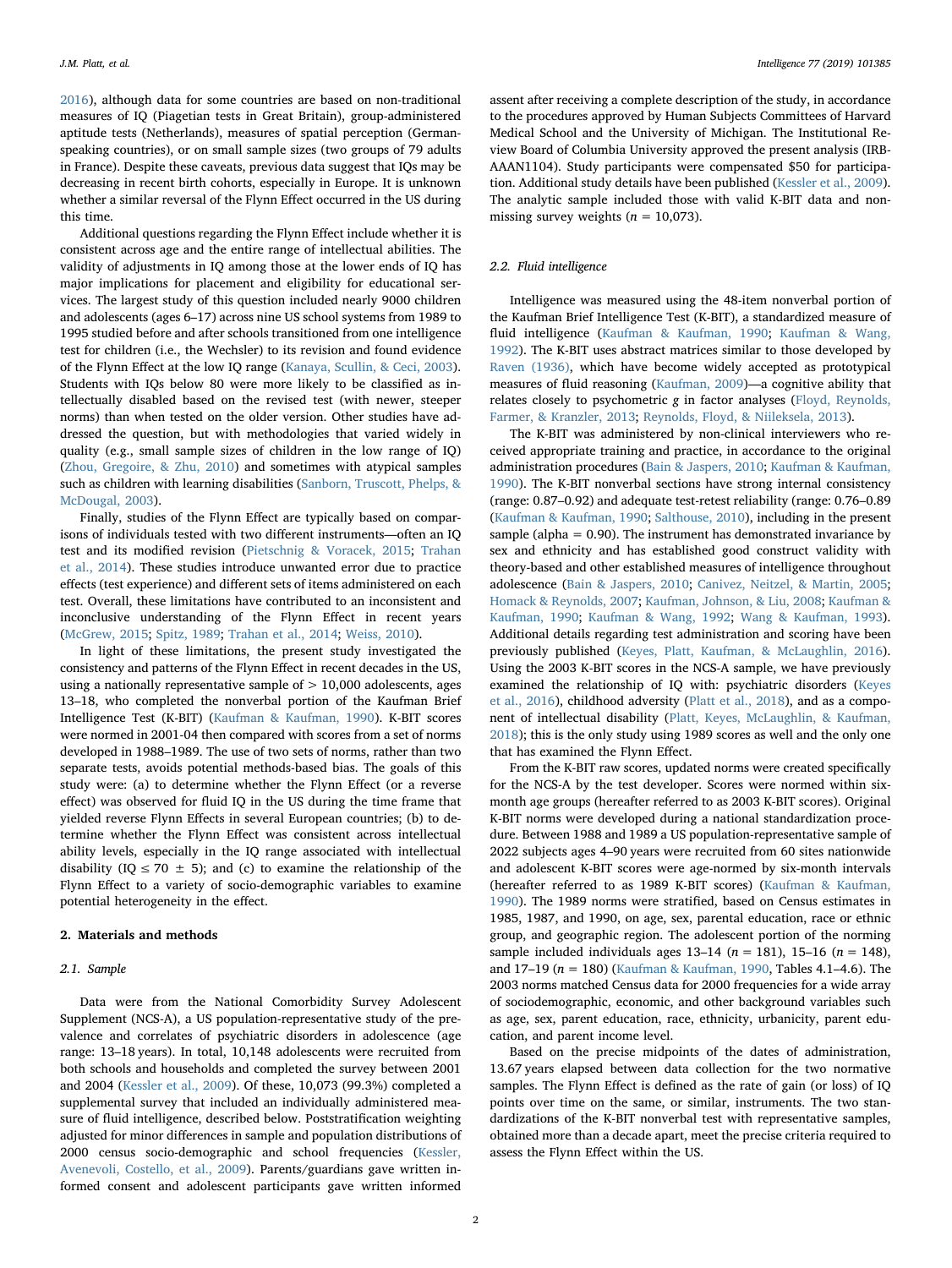#### 2.3. Socio-demographic and environmental variables

Flynn Effects were stratified by the following socio-demographic and environment characteristics: age (range 13–18), sex, parent education (less than a HS degree, HS graduate, some college, college degree or more), parent income level  $( $1.5, 1.5-3, 3.1-6, > 6$  times the$ poverty level), birth order (range 1–5), number of siblings (0–5 or more), and maternal/paternal age when the respondent was born (range: < 20–40 or older. Ability level was defined as a categorical variable of sequential IQ levels (e.g.,  $\leq$  70, 71-75, 76-79, 80-89, 90–99, 100–109, 110–119, 120–124, 125–129, 130+). Groups were defined using 1989 norms, as they yielded larger sample sizes among groups with very low and very high levels; however, Flynn Effect estimates based on 2003 norms were not meaningfully different (Supplementary Table 2).

## 3. Analysis

To calculate the Flynn Effect, we examined the difference in each participant's IQ as calculated from the norms developed in 1989 and in 2003, subtracting the IQ as estimated using norms developed in 2003 from the IQ based on norms developed in 1989, and reported as IQ change per decade (i.e., (IQ difference/13.67)\*10). We calculated 95% confidence intervals (CIs) based on the sample distribution of mean IQ differences. Effect sizes were also calculated by dividing the adjusted mean difference by the overall sample standard deviation ( $SD = 15$ ), in order to facilitate between-group comparison of the magnitude of Flynn Effects.

Based on the Flynn Effect, the expectation is that any person's IQ on the older 1989 norms would be a few points higher than his or her IQ calculated on the newer 2003 norms. If Flynn Effect theory is correct, then the older 1989 norms have become outdated by about 14 years relative to the newer 2003 norms; hence the old norms are "soft" and spuriously inflate IQs of adolescents tested almost a decade and a half later. For each individual in our sample, a positive IQ difference (IQ based on 1989 norm higher than IQ based on 2003 norm) denotes a positive Flynn Effect, consistent with theory and previous meta-analyses. By contrast, a negative IQ difference denotes a reverse Flynn Effect, consistent with the findings of IQ loss among Scandinavian military conscripts between the 1990s and early 2000s.

Flynn Effects were estimated using generalized linear models incorporating sample weight, adjusted for the socio-demographic and environmental variables described above, as well as: race/ethnicity (Hispanic Non-Hispanic Black, Non-Hispanic White, other), parent nationality (born in the US, not born in the US), any psychiatric disorder, and any substance use disorder. Estimates were adjusted in order to minimize any residual differences between the 1989 and 2003 norms samples that may cause confounding.

We examined differences in Flynn Effects within all socio-demographic groups described above. We did not test for additive statistical interaction these associations, because statistical significance does not always connote meaningful differences (especially with very large sample sizes). Rather, we focused where within-group Flynn Effects are appreciably different with reasonable confidence intervals. In addition, where we found within-group differences, we investigated whether findings differed further by sex, age group (dichotomized as younger ages  $= 13-15$  and older ages  $= 16-18$ ), and 10-category ability level.

### 4. Results

The adjusted mean K-BIT scores and mean change per decade (i.e., Flynn Effects) are presented in [Table 1.](#page-3-0) Overall, there was no evidence of the Flynn Effect in the total sample ( $M = 0.09$ ; 95% CI = 0.05, 0.12). However, there was meaningful variation in the Flynn Effect by level of age and intellectual ability. The Flynn Effect decreased monotonically with increasing age. Respondents who were age 13 had a mean IQ increase of 2.3 points per decade (95%  $CI = 2.0, 2.7$ ), whereas respondents who were age 18 had a decrease of 1.6 IQ points per decade (95% CI = -2.1, -1.2). Across intellectual ability levels, IQ decreased 4.9 points per decade for those with  $IQ \le 70$  (95%  $CI = -4.9, -4.8$ ), and increased approximately linearly to 3.5 points for those with IQ  $\geq$  130 (95% CI = 3.4, 3.6). The Flynn Effect did not differ by sex or as a function of any other socio-demographic or environmental variables.

Next, we conducted several stratified analyses to explore sex differences in Flynn Effects by age and ability level, and age differences in Flynn Effects by ability level. [Fig. 1](#page-4-0) summarizes the adjusted mean differences in IQ assessed between 1989 and 2003 norms by ability level, stratified by sex. The negative values at low ability levels suggest reverse Flynn Effects; that is, those at low ability levels test lower using 1989 norms than they would have using 2003 norms. In contrast, those at high ability levels test higher using 1989 norms than they would have using 2003 norms. These differences were consistent across sex. Supplementary Table 3 presents these estimates numerically. For those with IQ ≤ 70, there was a reverse Flynn effect for both females (−5.0; 95% CI =  $-5.1$ ,  $-4.9$ ) and males ( $-4.7$ ; 95% CI = 4.8, 4.6). For those with IQ  $\geq$  130, there is a positive Flynn effect for both females (3.8; 95% CI = 3.6, 4.0) and males (3.0; 95% CI = 3.2, 3.5).

[Fig. 2](#page-4-1) summarizes the adjusted mean differences in IQ assessed between 1989 and 2003 norms by age, stratified by sex. The overall age effects we describe above were consistent between males and females. [Fig. 3](#page-4-2) and Supplementary Table 4 summarize the adjusted mean differences in IQ assessed between 1989 and 2003 norms by ability level stratified by age group. Both age groups displayed reverse Flynn Effects for adolescents with IQ ≤ 70: (ages 13–15 FE = -4.4; 95% CI =  $-4.5$ , −4.3); ages 16–18 FE = −5.4; 95% CI = −5.5, −5.4). However, at higher IQs, the positive Flynn Effect was much more notable for ages 13–15 (4.4;  $95\%$  CI = 4.2, 4.5) than for 16–18 (1.6;  $95\%$  CI = 1.5, 1.8). In fact, most IQ changes for the younger group were positive, with values of 2 points or more per decade characterizing those with IQs 120 or greater. By contrast, most IQ changes for ages 16–18 were negative, with reverse Flynn Effects of 2 points per decade or greater for those with IQs < 80. This finding indicates an interaction between age and ability level whereby the reverse Flynn Effect associated with low IQs was more pronounced for older adolescents and the positive Flynn Effect for those with high IQs was more robust for younger adolescents.

To explore this interaction further, we analyzed data for more homogeneous sub-samples, computing Pearson product-moment correlations between each adolescent's K-BIT IQ and their individual Flynn Effect. We conducted these analyses separately by age group because of the different Flynn Effects found by age using IQs derived from the 1989 and 2003 norms. Coefficients were substantial and generally consistent between norms, with values ranging from 0.51 to 0.83 (mean  $r = 0.61$ ) using 2003 norms and 0.73–0.85 (mean  $r = 0.77$ ) using 1989 norms, indicating a positive correlation between IQ and the magnitude of the Flynn Effect.

# 5. Discussion

The present study utilized data from a large US-representative sample of adolescents to describe changes in IQ between 1989 and 2003. There were three central findings: 1) Overall, there was no evidence of a Flynn Effect during the study period; 2) however, overall IQ trends masked substantial heterogeneity in the presence and direction of the Flynn Effect by both ability level and age; and 3) there was no variation in the Flynn effect as a function of other sociodemographic characteristics.

The overall lack of a Flynn Effect in our sample is concordant with trends in the K-BIT, KBIT-2, the Kaufman Assessment Battery for Children (K-ABC and KABC-II), and other individually administered screening tests reported in a previous meta-analysis ([Trahan et al.,](#page-7-1) [2014\)](#page-7-1). It also conforms with the conclusion that gains have decreased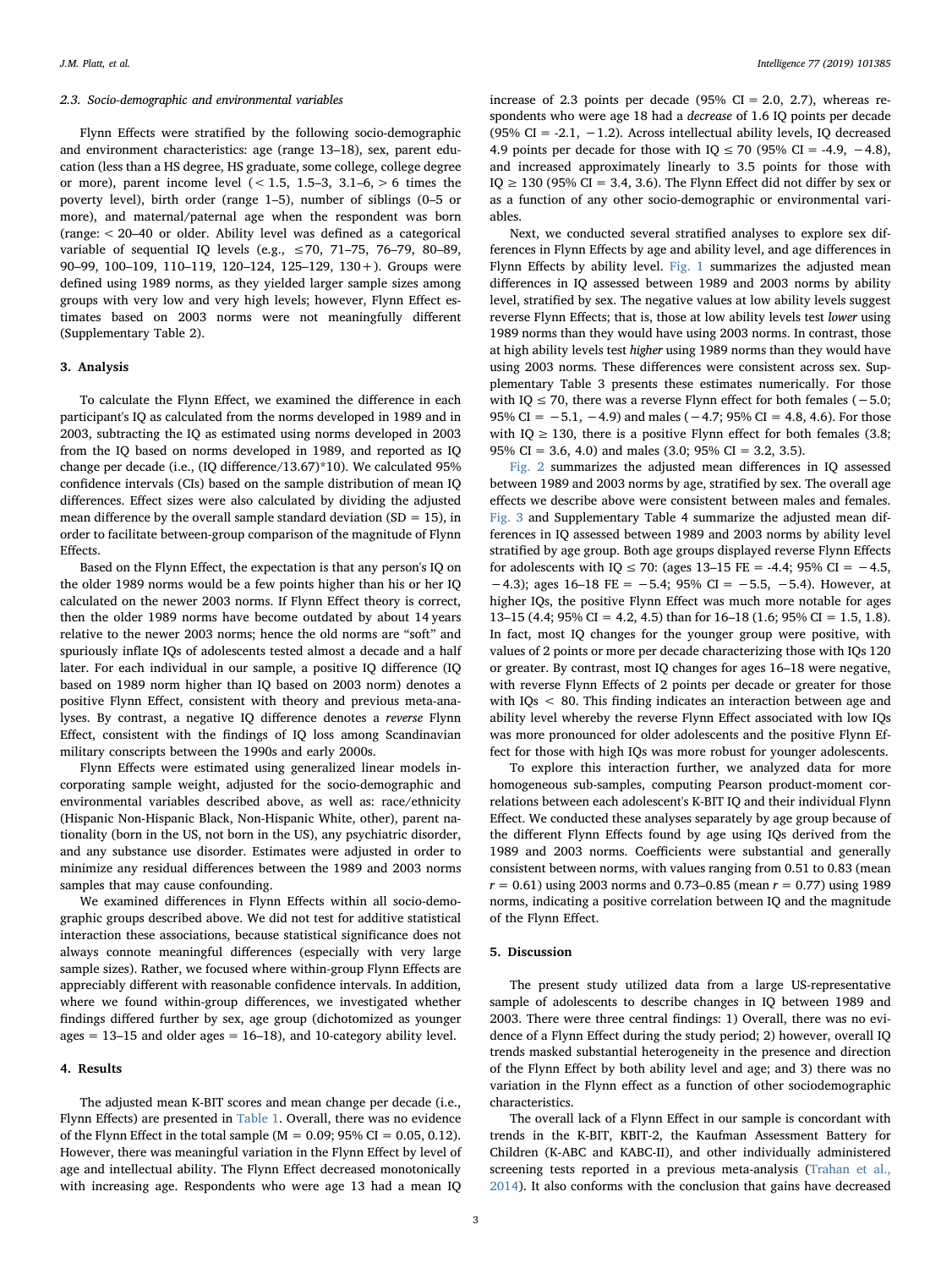# <span id="page-3-0"></span>Table 1

Adjusted mean K-BIT scores and mean change, comparing norms set in 1989 with norms set in 2003 (Flynn Effects), in a nationally-representative sample of US adolescents—IQ groupings based on 1989 norms.

|                                    | $\mathbf N$  | 1989 K-BIT norms |                     |               | 2003 K-BIT norms |                | Mean K-BIT difference |                 | Flynn effect <sup>*</sup> |         |                 | Effect size <sup>®</sup> |                |
|------------------------------------|--------------|------------------|---------------------|---------------|------------------|----------------|-----------------------|-----------------|---------------------------|---------|-----------------|--------------------------|----------------|
|                                    |              | Mean             | 95% CL              |               | Mean             | 95% CL         |                       | Unadjusted      | Adjusted*                 |         | 95% CL          |                          |                |
| Total                              | 10,073       | 100.4            | 99.6                | 101.2 100.3   |                  | 99.5           | 101.1                 | 0.13            | 0.12                      | 0.09    | 0.05            | 0.12                     | 0.01           |
| Age group                          |              |                  |                     |               |                  |                |                       |                 |                           |         |                 |                          |                |
| 13                                 | 1547         | 104.1            | 102.5               | 105.7         | 100              | 98.6           | 101.4                 | 4.02            | 3.19                      | 2.33    | 1.97            | 2.69                     | 0.21           |
| 14                                 | 2234         | 102.3            | 100.8               | 103.7         | 100.6            | 99.2           | 101.9                 | 1.66            | 1.2                       | 0.88    | 0.67            | 1.09                     | 0.08           |
| 15                                 | 1886         | 99.2             | 97.3                | 101.1         | 100.3            | 98.6           | 102                   | $-1.10$         | $-1.22$                   | $-0.89$ | $-0.97$         | $-0.81$                  | 0.08           |
| 16                                 | 1954         | 99.7             | 98.3                | 101.2         | 100.3            | 99             | 101.6                 | $-0.63$         | $-0.26$                   | $-0.19$ | $-0.34$         | $-0.05$                  | 0.02           |
| 17<br>18                           | 1778         | 98.8<br>95.7     | 97.4<br>93.6        | 100.2<br>97.8 | 100.6            | 99.2           | 101.9                 | $-1.81$         | $-1.04$                   | $-0.76$ | $-1.06$         | $-0.46$                  | 0.07           |
|                                    | 649          |                  |                     |               | 99.1             | 97.3           | 101                   | $-3.41$         | $-2.25$                   | $-1.64$ | $-2.11$         | $-1.18$                  | 0.15           |
| IQ group <sup>s</sup><br>$\leq 70$ | 949          | 61.8             | 60.4                | 63.2          | 68.9             | 67.9           | 69.9                  | $-6.94$         | $-6.64$                   | $-4.86$ | $-4.93$         | $-4.78$                  | 0.44           |
| $71 - 75$                          | 316          | 72.9             | 72.6                | 73.2          | 76.1             | 75.7           | 76.6                  | $-3.42$         | $-3.22$                   | $-2.35$ | $-2.48$         | $-2.27$                  | 0.22           |
| 76-79                              | 325          | 77.4             | 77.1                | 77.6          | 79.3             | 79             | 79.7                  | $-2.02$         | $-1.61$                   | $-1.18$ | $-1.29$         | $-1.07$                  | 0.11           |
| 80-89                              | 1166         | 84.8             | 84.5                | 85.1          | 85.5             | 85.2           | 85.8                  | $-0.56$         | $-0.48$                   | $-0.35$ | $-0.41$         | $-0.3$                   | 0.03           |
| $90 - 99$                          | 1961         | 95.1             | 94.8                | 95.3          | 94.5             | 94.2           | 94.8                  | 0.70            | 0.76                      | 0.56    | 0.52            | 0.6                      | 0.05           |
| 100-109                            | 2584         | 104.5            | 104.4               | 104.7         | 104              | 103.7          | 104.3                 | 0.62            | 0.64                      | 0.47    | 0.43            | 0.5                      | 0.04           |
| 110-119                            | 1845         | 113.6            | 113.4               | 113.8         | 112.8            | 112.5          | 113.2                 | 0.81            | 0.61                      | 0.45    | 0.41            | 0.49                     | 0.04           |
| 120-124                            | 408          | 121.9            | 121.7               | 122.1         | 120              | 119.5          | 120.5                 | 1.84            | 1.58                      | 1.16    | 1.08            | 1.24                     | 0.11           |
| 125-129                            | 254          | 126.6            | 126.4               | 126.7         | 123.9            | 123.5          | 124.4                 | 2.76            | 2.24                      | 1.64    | 1.52            | 1.75                     | 0.15           |
| $130 +$                            | 240          | 134.1            | 133                 | 135.3         | 128.2            | 127.1          | 129.2                 | 6.13            | 4.82                      | 3.53    | 3.41            | 3.64                     | 0.32           |
| Sex                                |              |                  |                     |               |                  |                |                       |                 |                           |         |                 |                          |                |
| Women                              | 5138         | 100.4            | 99.4                | 101.3         | 100.3            | 99.4           | 101.2                 | 0.15            | 0.12                      | 0.09    | 0.04            | 0.14                     | 0.01           |
| Men                                | 4910         | 100.4            | 99.3                | 101.5         | 100.2            | 99.2           | 101.3                 | 0.10            | 0.11                      | 0.08    | 0.03            | 0.13                     | 0.01           |
| Parent education                   |              |                  |                     |               |                  |                |                       |                 |                           |         |                 |                          |                |
| $<$ HS                             | 1667         | 95.6             | 94.4                | 96.8          | 95.7             | 94.6           | 96.7                  | $-0.13$         | $-0.25$                   | $-0.18$ | $-0.27$         | $-0.09$                  | 0.02           |
| HS graduate                        | 3059         | 97.6             | 96.7                | 98.4          | 97.8             | 97             | 98.5                  | $-0.13$         | $-0.09$                   | $-0.06$ | $-0.12$         | $\mathbf{0}$             | 0.01           |
| Some college                       | 1988         | 102.1            | 101.3               | 103           | 101.9            | 101.1          | 102.7                 | 0.19            | 0.29                      | 0.21    | 0.14            | 0.29                     | 0.02           |
| College degree                     | 3334         | 103.9            | 102.3               | 105.5         | 103.5            | 102            | 104.9                 | 0.45            | 0.38                      | 0.28    | 0.22            | 0.34                     | 0.03           |
| Income to poverty ratio            |              |                  |                     |               |                  |                |                       |                 |                           |         |                 |                          |                |
| < 1.5                              | 1704         | 96.9             | 95.4                | 98.3          | 96.9             | 95.6           | 98.1                  | $-0.13$         | $-0.1$                    | $-0.08$ | $-0.17$         | 0.01                     | 0.01           |
| $\leq$ 3                           | 2004         | 99.5             | 98.5                | 100.4         | 99.3             | 98.5           | 100.2                 | 0.08            | 0.1                       | 0.07    | $-0.01$         | 0.15                     | 0.01           |
| $\leq 6$                           | 3078         | 101.4            | 100.3               | 102.4         | 101              | 100.1          | 102                   | 0.37            | 0.23                      | 0.17    | 0.1             | 0.22                     | 0.02           |
| > 6                                | 3262         | 101.5            | 100.1               | 103           | 101.6            | 100.2          | 102.9                 | 0.05            | 0.14                      | 0.1     | 0.05            | 0.17                     | 0.01           |
| Geographic region                  |              |                  |                     |               |                  |                |                       |                 |                           |         |                 |                          |                |
| Northeast                          | 1857         | 101.4            | 100.4               | 102.4         | 101.1            | 100.4          | 101.8                 | 0.24            | 0.16                      | 0.11    | 0.03            | 0.19                     | 0.01           |
| Midwest                            | 2760         | 102.2            | 101.3               | 103           | 102              | 101.2          | 102.8                 | 0.12            | 0.26                      | 0.19    | 0.12            | 0.26                     | 0.017          |
| South                              | 3402         | 99.2             | 97.3                | 101.1         | 99.1             | 97.3           | 100.9                 | 0.15            | 0                         | 0       | $-0.06$         | 0.06                     | $\mathbf{0}$   |
| West                               | 2029         | 99.7             | 98.1                | 101.2         | 99.8             | 98.1           | 101.4                 | $-0.01$         | 0.14                      | 0.1     | 0.03            | 0.17                     | 0.009          |
| Urbanicity<br>Metro                |              | 99.9             | 98.6                | 101.1         | 99.9             |                | 101.1                 | 0.10            | 0.08                      | 0.06    |                 | 0.11                     | 0.005          |
| Other Urban                        | 4481<br>3281 | 100.8            | 99.6                | 101.9         | 100.6            | 98.7<br>99.4   | 101.8                 | 0.16            | 0.11                      | 0.08    | 0.01<br>0.02    | 0.13                     | 0.007          |
| Rural                              | 2286         |                  | 101.1 100.2         | 102           | 100.7            | 99.8           | 101.7                 | 0.14            | 0.27                      | 0.2     | 0.11            | 0.29                     | 0.018          |
| Birth Order                        |              |                  |                     |               |                  |                |                       |                 |                           |         |                 |                          |                |
| 1                                  | 3521         | 101.4            | 100.4               | 102.4         | 101.1            | 100.2          | 102                   | 0.09            | 0.13                      | 0.1     | 0.04            | 0.15                     | 0.009          |
| $\overline{2}$                     | 3016         | 100.7            | 99.4                | 101.9         | 100.6            | 99.5           | 101.7                 | 0.27            | 0.11                      | 0.08    | 0.02            | 0.14                     | 0.007          |
| 3                                  | 1765         | 99.6             | 98                  | 101.1         | 99.6             | 98.1           | 101                   | 0.11            | 0.19                      | 0.14    | 0.05            | 0.21                     | 0.013          |
| 4                                  | 891          | 97.1             | 95.2                | 98.9          | 97.2             | 95.6           | 98.8                  | 0.04            | $-0.03$                   | $-0.02$ | $-0.14$         | 0.11                     | 0.002          |
| $5+$                               | 855          | 99.2             | 97.5                | 100.8         | 99.3             | 97.7           | 100.8                 | $-0.11$         | 0.1                       | 0.07    | $-0.05$         | 0.19                     | 0.007          |
| Number of siblings                 |              |                  |                     |               |                  |                |                       |                 |                           |         |                 |                          |                |
| 0                                  | 2134         | 100.8            | 99.5                | 102.1         | 100.7            | 99.5           | 101.8                 | 0.08            | 0.19                      | 0.14    | 0.07            | 0.2                      | 0.013          |
| $\,1$                              | 3725         | 100.3            | 99                  | 101.6         | 100.1            | 99             | 101.3                 | 0.19            | 0.07                      | 0.05    | $-0.01$         | 0.1                      | 0.004          |
| $\overline{2}$                     | 2438         | 101.3            | 99.8                | 102.7         | 101.1            | 99.7           | 102.5                 | 0.21            | $0.2\,$                   | 0.14    | 0.08            | 0.22                     | 0.013          |
| 3                                  | 1033         | 99.3             | 97.9                | 100.6         | 99.3             | 98             | 100.6                 | 0.02            | 0.04                      | 0.03    | $-0.09$         | 0.14                     | 0.002          |
| 4                                  | 367          | 97               | 93.2                | 100.8         | 97.1             | 93.8           | 100.4                 | $-0.07$         | $-0.19$                   | $-0.14$ | $-0.33$         | 0.06                     | 0.013          |
| $5+$                               | 285          | 97.5             | 94.5                | 100.4         | 97.5             | 94.8           | 100.1                 | $-0.37$         | 0.37                      | 0.27    | 0.03            | 0.51                     | 0.024          |
| Mother age when child was born     |              |                  |                     |               |                  |                |                       |                 |                           |         |                 |                          |                |
| < 20                               | 1239         | 99.1             | 96.8                | 101.3         | 98.9             | 96.9           | 101                   | $-0.13$         | 0.28                      | 0.21    | 0.07            | 0.34                     | 0.019          |
| $20 - 24$                          | 2480         | 100.9            | 99.5                | 102.4         | 100.8            | 99.5           | 102.1                 | 0.11            | 0.31                      | 0.22    | 0.14            | 0.31                     | 0.02           |
| $25 - 29$                          | 2625         |                  | 103.4 101.7         | 105.1         | 102.9            | 101.4          | 104.4                 | 0.57            | 0.38                      | 0.27    | $0.2\,$         | 0.36                     | 0.025          |
| $30 - 34$                          | 1787         |                  | 104.3 102.9         | 105.7         | 103.8            | 102.5          | 105.1                 | 0.66            | 0.39                      | 0.29    | 0.19            | 0.38                     | 0.026          |
| $35+$                              | 233          |                  | 103.9 100.2         | 107.6         | 103.4            | 100.2          | 106.6                 | 0.59            | 0.35                      | 0.25    | 0.03            | 0.5                      | 0.023          |
| Father age when child was born'    | 522          |                  |                     |               |                  |                |                       |                 |                           | 0.06    |                 |                          |                |
| < 20<br>$20 - 24$                  | 1549         | 97.9             | 94.6<br>101.5 100.1 | 101.2<br>103  | 98<br>101.3      | 95.2<br>99.9   | 100.9<br>102.7        | $-0.09$<br>0.15 | 0.08<br>0.59              | 0.43    | $-0.17$<br>0.32 | 0.24<br>0.55             | 0.006<br>0.039 |
| $25 - 29$                          | 2359         |                  | 103.2 101.6         | 104.7         | 102.6            |                | 103.9                 | 0.46            | 0.42                      | 0.31    | 0.22            | 0.38                     | 0.028          |
| $30 - 34$                          | 1970         |                  | 104.5 103.1         | 105.9         | 104              | 101.3<br>102.7 | 105.4                 | 0.56            | 0.41                      | 0.3     | 0.24            | 0.42                     | 0.028          |
| $35 - 39$                          | 957          |                  | 102.9 100.6         | 105.3         | 102.6            | 100.5          | 104.7                 | 0.63            | 0.26                      | 0.19    | 0.05            | 0.3                      | 0.018          |
| $40+$                              | 478          |                  | 104.1 101.6         | 106.5 103.3   |                  | 101.1          | 105.5 0.80            |                 | 0.39                      | 0.28    | 0.12            | 0.48                     | 0.026          |
|                                    |              |                  |                     |               |                  |                |                       |                 |                           |         |                 |                          |                |

<span id="page-3-1"></span>⁎ Adjusted for age, sex, race/ethnicity, parent education, poverty level, birth order, number of siblings, parent nationality, parent income level, maternal/paternal age when the respondent was born, any psychiatric disorder, and any substance use disorder.

† Mean K-BIT difference per decade.

<span id="page-3-2"></span>§ Based on 1989 norms.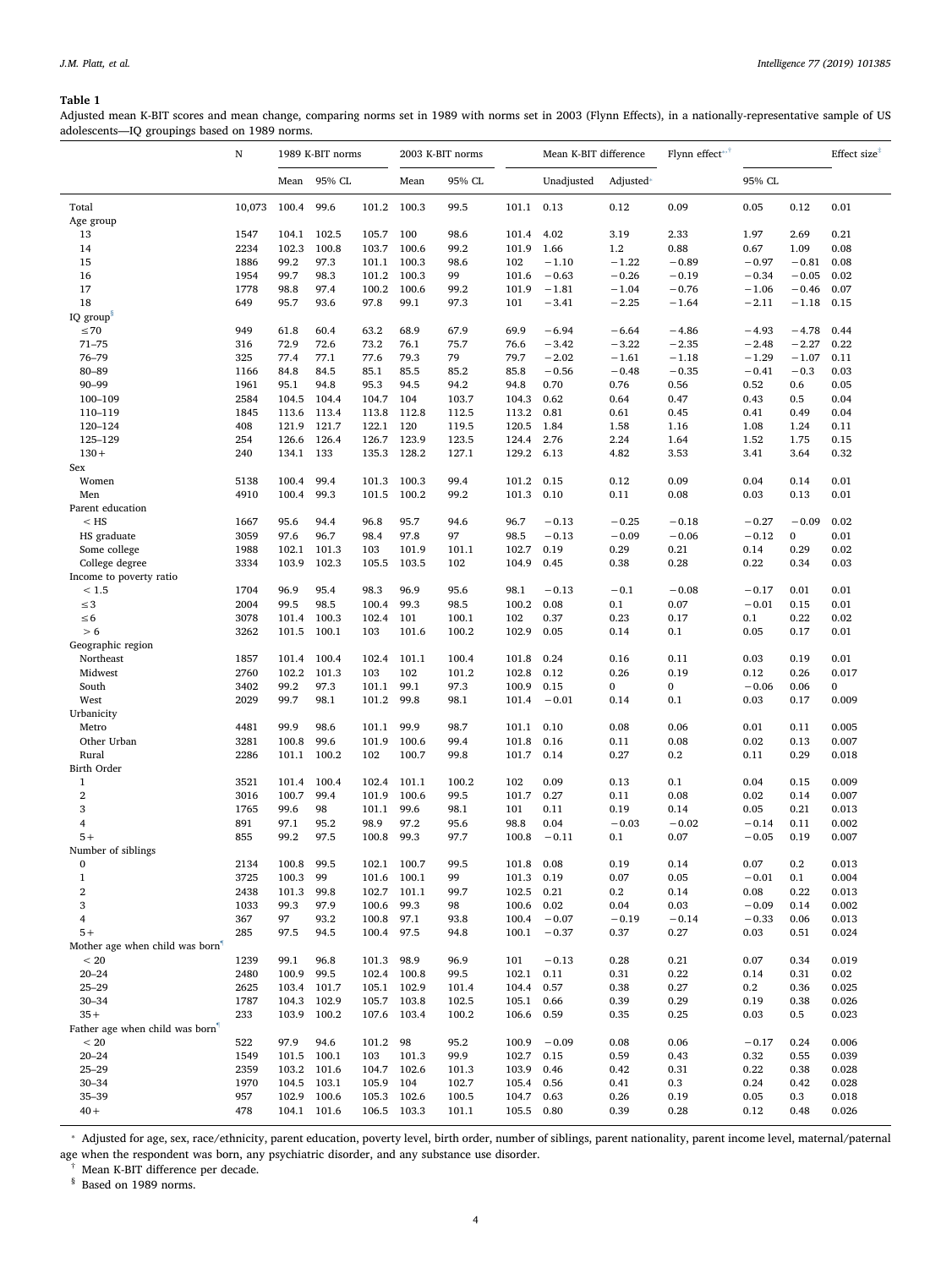<span id="page-4-3"></span> $*$  Calculated as the adjusted mean difference divided by the total sample standard deviation (SD = 15).

<span id="page-4-4"></span> $^\mathsf{q}$  Item included those with non-missing parent questionnaire data

<span id="page-4-0"></span>

Fig. 1. Flynn effects (Adjusted mean IQ change per decade) by ability level and sex, in a nationally-representative sample of US adolescents. Note: Red = female; Green = male.

<span id="page-4-1"></span>

Fig. 2. Flynn effects (Adjusted mean IQ change per decade) by age and sex, in a nationally-representative sample of US adolescents. Note: Red = female;  $Green = male$ .

in more recent decades ([Pietschnig & Voracek, 2015\)](#page-6-3). However, studies using other tests (e.g., Wechsler scales) did find substantial Flynn Effects ([Pietschnig & Voracek, 2015;](#page-6-3) [Trahan et al., 2014\)](#page-7-1). Explanations for the Flynn Effect are diverse. Although genetic explanations focusing on factors such as hybrid vigor [\(Mingroni, 2007](#page-6-24); [Rodgers & Wänström,](#page-7-11) [2007\)](#page-7-11) have been proposed, environmental explanations predominate ([Dickens & Flynn, 2001\)](#page-6-25), emphasizing societal changes in perinatal nutrition ([Lynn, 2009\)](#page-6-26) and nutrition in general ([Colom, Lluis-Font, &](#page-6-27) [Andrés-Pueyo, 2005\)](#page-6-27), education ([Teasdale & Owen, 2005](#page-7-4)), reduced number of siblings ([Sundet, Borren, & Tambs, 2008\)](#page-7-12), the prevalence of parasites and the burden of disease [\(Daniele & Ostuni, 2013;](#page-6-28) [Eppig,](#page-6-29) [Fincher, & Thornhill, 2010](#page-6-29)), and increased environmental complexity

<span id="page-4-2"></span>

Fig. 3. Flynn effects (Adjusted mean IQ change per decade) by age and ability level, in a nationally-representative sample of US adolescents. Note: Red = younger age  $(13-15)$ ; Blue = older age  $(16-18)$ .

([Schooler, 1998\)](#page-7-13).

By contrast, other studies have reported reverse Flynn Effects. In discussing these negative trends in Scandinavian countries, Lynn and colleagues hypothesized that they may be due to greater fertility among low SES groups, immigrants, and older adults ([Dutton et al., 2016](#page-6-7); [Dutton & Lynn, 2013](#page-6-6)). However, a recent analysis in Norway to test these claims largely rejects their hypotheses, reporting that Flynn Effects were not consistent within families over time [\(Bratsberg &](#page-6-5) [Rogeberg, 2018\)](#page-6-5). Further, a recent meta-analysis found no substantial role of fertility on test score changes across an array of studies ([Pietschnig & Voracek, 2015](#page-6-3)), and recent empirical evidence suggests that immigration effects do not play a meaningful role in explaining Flynn Effect reversals ([Pietschnig, Voracek, & Gittler, 2018](#page-6-30)).

We add to the evidence reported in previous studies, by reporting heterogeneity in the Flynn Effect by ability level and age. We find support for a reverse Flynn Effect for those of low ability and older age, and a positive Flynn Effect for those of high ability and younger age. These results have several implications. First, they signal a widening disparity in the US in terms of cognitive ability, with those at the lower end of the ability dimension not only exhibiting less gains than those at the higher ends, but reversing direction entirely. Second, these results have implications for considering demographic differences when adjusting IQ test scores in the population.

Improvements in education, nutrition, prenatal and post-natal care, and overall environmental complexity over the past century are thought to contribute to the Flynn Effect in the overall population ([Dickens & Flynn, 2001](#page-6-25); [Lynn, 2009](#page-6-26); [Schooler, 1998](#page-7-13); [Teasdale & Owen,](#page-7-4) [2005\)](#page-7-4). However, the disparities by ability level that we identified suggest that the benefits from these societal improvements have been more dramatic for those at the highest ability levels, potentially because they are better able to take advantage of these societal changes. This interpretation is in line with Fundamental Cause Theory [\(Phelan, Link,](#page-6-31) [& Tehranifar, 2010\)](#page-6-31), which argues that when new knowledge or technology is introduced into a society, those with the highest status are most likely to take advantage first and benefit. Disproportionate utilization by those with higher abilities may widen intellectual disparities, leaving those at the lowest ability levels worse off than before. We note,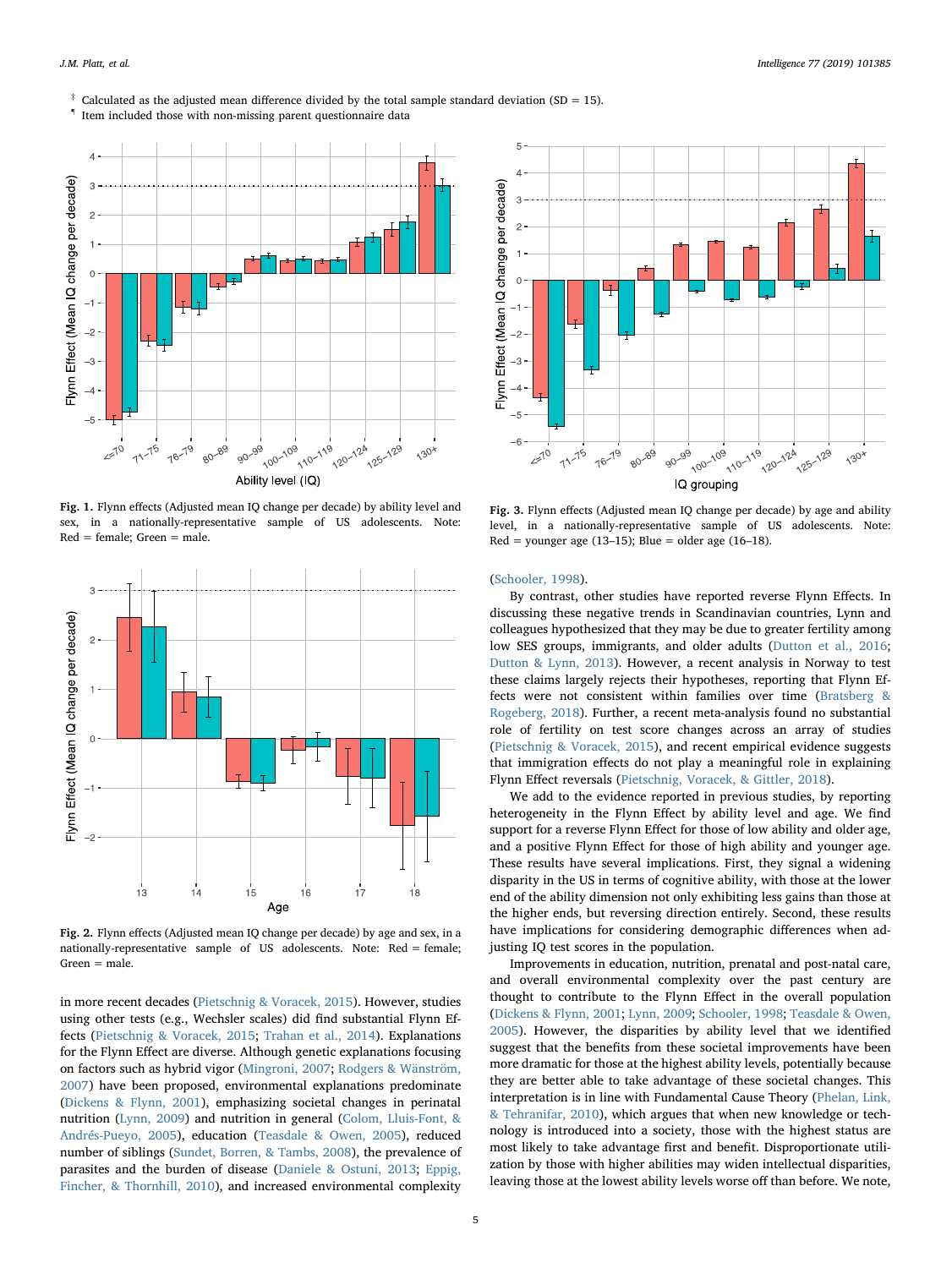however, that the Flynn Effect did not differ across other measures of status, such as poverty and parental education. The correlation analyses we conducted revealed a positive association of moderate magnitude between IQ and the size of Flynn Effect, for every age group between 13 and 18, regardless of whether that group showed an overall positive or negative Flynn Effect. One possible interpretation of this pattern is that adolescents with high fluid intelligence, not necessarily those with the highest access to resources, have benefitted most from societal progress over time.

Previous research on the stability of the Flynn Effect across ability levels has produced inconsistent and inconclusive results ([McGrew,](#page-6-4) [2015;](#page-6-4) [Weiss, 2010](#page-7-8)). Sometimes it has been higher at low IQs, and sometimes a reverse Flynn Effect has been found in high IQ samples ([Spitz, 1989;](#page-7-7) [Teasdale & Owen, 1989;](#page-7-14) [Zhou et al., 2010](#page-7-5)). A meta-analysis examining ability level as a moderator variable did not observe a Flynn Effect for those with low IQ ([Trahan et al., 2014\)](#page-7-1). However, previous studies differ in quality ([Trahan et al., 2014\)](#page-7-1) and often rely on small sample sizes at the lower end of the IQ distribution ([Zhou et al.,](#page-7-5) [2010\)](#page-7-5). Specifically, Trahan and colleagues noted, "the distribution of Flynn effects that we observed at lower ability levels might be the result of artifacts found in studies of groups within this range of ability" (p. 1349).

We also identified variation in the Flynn Effect by age. The positive Flynn Effect of 2.3 points per decade at age 13 approximately equals the value obtained in a summary of studies of Raven's matrices for nearly 250,000 children in 45 countries ([Brouwers, Van de Vijver, & Van](#page-6-32) [Hemert, 2009\)](#page-6-32) and in a meta-analysis of about 14,000 children and adults in the US and UK [\(Trahan et al., 2014](#page-7-1)). However, the 2-point value is smaller than the traditional 3 points for global intelligence and 4 points for fluid intelligence [\(Pietschnig & Voracek, 2015\)](#page-6-3). Likewise, the reverse Flynn Effect that occurred at ages 15–18 was similar to effects reported in Scandinavian countries among young adult males during the same time period ([Bratsberg & Rogeberg, 2018](#page-6-5); [Dutton &](#page-6-6) [Lynn, 2013](#page-6-6); Sundet [et al., 2004](#page-7-3); [Teasdale & Owen, 2005, 2008\)](#page-7-4), and in other countries as well, such as France (adults tested on WAIS-III and WAIS-IV) and Estonia (young adults tested on Raven's Matrices) ([Dutton et al., 2016](#page-6-7)). The age effects are discordant with previous metaanalyses. [Pietschnig and Voracek \(2015\)](#page-6-3) evaluated age effects and found stronger gains for adults than children. In their meta-analysis, [Trahan et al. \(2014\)](#page-7-1) did not find a significant relationship between Flynn Effect and age in their examination of the mean ages across heterogeneous and often small samples. Our methodology differed from the techniques used in both meta-analyses, as we studied large samples that were homogeneous by age.

The notable differences we identify among narrowly defined age groups may be related to cognitive and neurodevelopmental changes that occur during adolescence. Fluid reasoning abilities and cognitive abilities that support reasoning (e.g., rule representation) develop rapidly during early adolescence ([Crone et al., 2009](#page-6-33); [Crone, Donohue,](#page-6-34) [Honomichl, Wendelken, & Bunge, 2006](#page-6-34); [Ferrer, O'Hare, & Bunge, 2009](#page-6-35); Ž[ebec, Demetriou, & Kotrla-Topi](#page-7-15)ć, 2015). Brain regions that play a central role in reasoning and problem solving, including the dorsolateral and ventrolateral prefrontal cortex and superior and inferior parietal cortex, also exhibit dramatic changes in structure and function across adolescence [\(Bunge, Wendelken, Badre, & Wagner, 2004;](#page-6-36) [Ferrer](#page-6-35) [et al., 2009;](#page-6-35) [Gogtay et al., 2004](#page-6-37); [Wendelken, Ferrer, Whitaker, & Bunge,](#page-7-16) [2015;](#page-7-16) [Wright, Matlen, Baym, Ferrer, & Bunge, 2008](#page-7-17)). The notably different Flynn Effects by age in our study caution against generalizing findings for a specific sub-group (such as conscripted young adult males, which comprise the Scandinavian samples) to the nation as a whole ([Dutton & Lynn, 2013](#page-6-6)).

The present study identified no meaningful relationship between Flynn Effect and poverty, parental education other sociodemographic variables and background factors, including parental nationality, birth order, family size, age of birth mother and father. This finding is notable given that these demographic variables are associated with IQ level [\(von Stumm & Plomin, 2015\)](#page-7-18), including in our sample ([Platt,](#page-6-23) [Keyes, et al., 2018\)](#page-6-23).

The results of this study should be considered in light of several limitations. First, the study data were obtained 15 years ago. However, this period was an ideal time to evaluate the presence of a reverse Flynn Effect in the US, given the reverse effects found in Denmark, Norway, Finland, and several other countries [\(Dutton et al., 2016;](#page-6-7) [Teasdale &](#page-7-19) [Owen, 2008](#page-7-19)). In more recent years, no reverse Flynn Effect has been observed for Wechsler's scales, as gains on the WAIS-IV [\(Wechsler,](#page-7-20) [2008\)](#page-7-20) and WISC-V [\(Wechsler, 2014](#page-7-21)). Full Scale IQ have been close to the hypothesized value of 3 points per decade (J [Grégoire & Weiss,](#page-6-38) [2019;](#page-6-38) [Jacques Grégoire, Daniel, Llorente, & Weiss, 2016](#page-6-39) [Weiss,](#page-7-22) [Gregoire, & Zhu, 2016;](#page-7-22) [Zhou et al., 2010\)](#page-7-5), especially when test content is held constant (J [Grégoire & Weiss, 2019](#page-6-38); [Weiss et al., 2016](#page-7-22)).

Second, the K-BIT nonverbal test is a screening test that measures a single cognitive ability. It is, however, an analog of Raven's popular matrices test which is commonly used in Flynn Effect studies [\(Brouwers](#page-6-32) [et al., 2009;](#page-6-32) [Flynn, 1998](#page-6-40); [Pietschnig & Voracek, 2015](#page-6-3)). The Flynn Effect is known to differ for different cognitive abilities (e.g., fluid intelligence, short-term memory) [\(Pietschnig & Voracek, 2015;](#page-6-3) [Teasdale](#page-7-19) [& Owen, 2008\)](#page-7-19), which may contribute to heterogeneity in findings across studies with differing IQ measures. However, the K-BIT and KBIT-2 nonverbal IQ is substantially correlated with comprehensive IQ tests, such as the Wechsler's Full Scale IQ (mid-.50s to mid-70s) ([Canivez et al., 2005;](#page-6-18) [Kaufman & Kaufman, 1990, 2004\)](#page-6-9), though it is lower than the correlation between different comprehensive test batteries ([Kaufman, 2009;](#page-6-14) [Wechsler, 2014\)](#page-7-21). The present findings are descriptive and any practical application regarding the adjustment of IQs must be made with the awareness that clinical diagnosis, such as the identification of individuals with intellectual disabilities, must be based on comprehensive IQ tests such as Wechsler's scales or the Woodcock-Johnson, which assess multiple cognitive abilities.

Third, the study included only adolescents, which represents a narrow period that may not capture meaningful developmental changes. Indeed, fluid reasoning changes between ages 13–18 are minimal ([Wechsler, 2008, 2014](#page-7-20)), including in the present 2003 K-BIT norms sample [\(Keyes et al., 2016](#page-6-21)) and the original 1989 norms sample [Kaufman & Kaufman \(1990, Table 4.7\)](#page-6-9). This age pattern may partially explain why we found no overall Flynn Effect in this sample.

Fourth, different procedures were used to develop the 1989 and 2003 norms. The 1989 norms were estimated based on aggregated data across all age groups, in order to stabilize norms at all ages ([Ango](#page-6-41)ff & [Robertson, 1987](#page-6-41)). Although slightly different statistical techniques were used to develop the 2003 norms, the general approach to norms development was similar between samples, and one test author (ASK) was involved in the development of both sets of norms. Both samples were representative of the US distributions of sociodemographic, economic, and other key background variables at the time ([Kaufman &](#page-6-9) [Kaufman, 1990](#page-6-9); [Kessler, Avenevoli, Costello, et al., 2009](#page-6-10)). Further, both sets of norms are based on six-month age bands. These samples are at least as convergent as similar studies comparing samples used to develop original vs. revised norms. Previous studies have differed substantially by key sociodemographic distributions, such as the WISC and WISC-R [\(Wechsler, 1949, 1974\)](#page-7-23), which were key samples in the development of the Flynn Effect theory [\(Flynn, 1984](#page-6-1)). In the present study, we adjusted the Flynn Effect for an array of background variables to further minimize any differences between the 1989 and 2003 norms samples that may confound the Flynn Effect estimates.

Fifth, the Flynn Effect has had a non-linear trajectory over the past century [\(Pietschnig & Voracek, 2015](#page-6-3)). Because our study included IQ measurements at only two time points, we were not able to test the linearity of change over time.

This study is strengthened by the use of a large and representative adolescent sample, with IQs measured with reasoning items that are widely accepted as prototypical measures of fluid intelligence [\(Dutton](#page-6-7) [et al., 2016\)](#page-6-7). The use of two sets of norms based on a single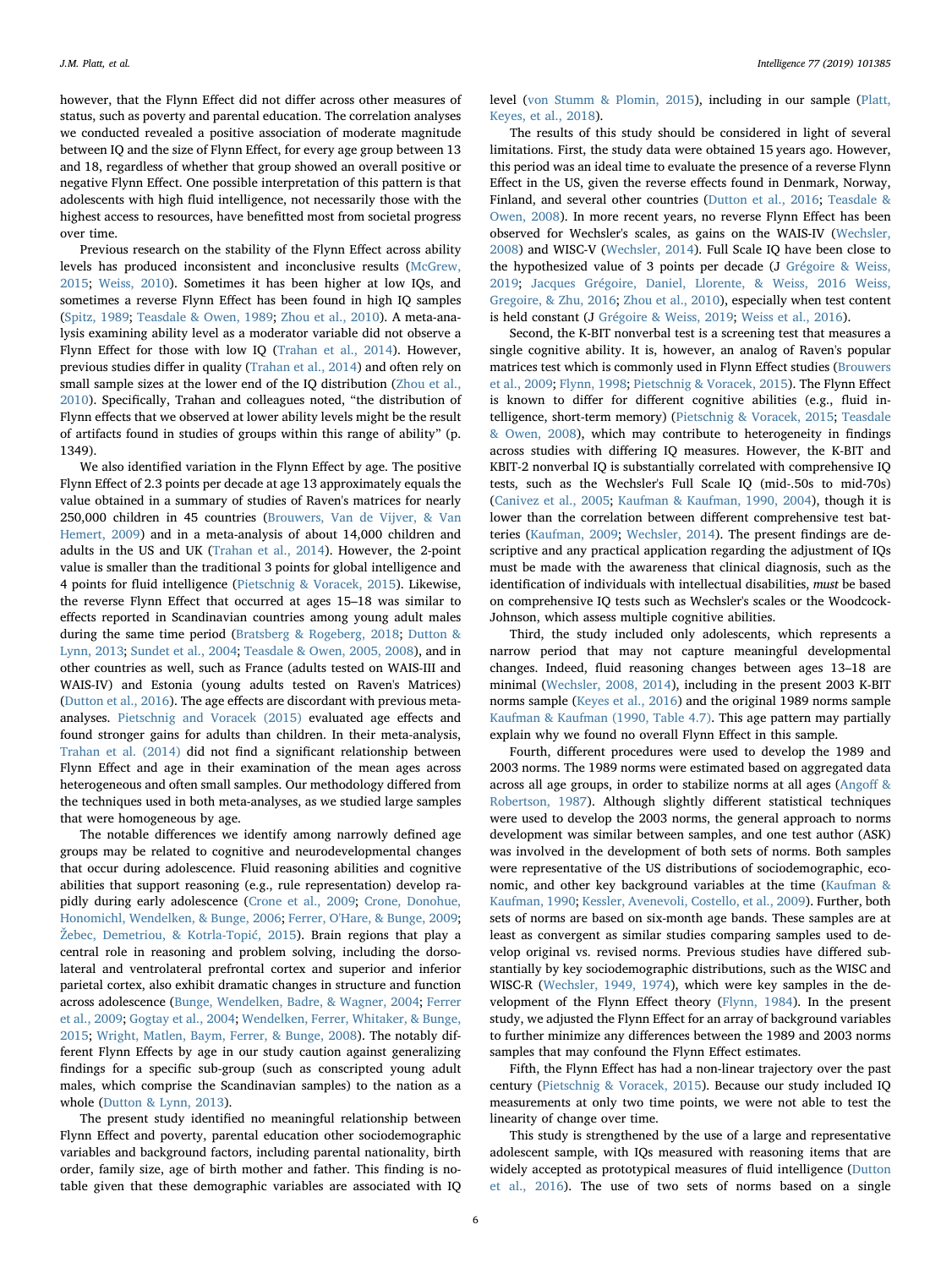administration of a test avoids practice effects and bias that may arise from use of different versions of a test.

In conclusion, this study reports important heterogeneity in the Flynn Effect among a nationally-representative sample of US adolescents. We confirmed previous reports of reverse Flynn Effects among large samples of older adolescent males, and extended the same pattern to females. We also found important differential Flynn Effects by ability level. These results add to a growing body of evidence suggesting that Flynn Effect findings from narrow age bands or ability levels may produce divergent findings that do not generalize to the overall population. However, given the potential life or death implications of this research in determining intellectual status in capital punishment cases, the strength of evidence needed for definitive conclusions is extremely high. At this time, we do not have sufficient evidence to recommend differential adjustments to IQ scores. Additional research is needed to replicate the current findings on the full age range and across comprehensive measures of intelligence.

#### Funding

This research was supported by the National Institute of Mental Health (T32-MH1304346 to Platt; R01-MH103291 and R01-MH106482 to McLaughlin), a Jacobs Foundation Early Career Research Fellowship (McLaughlin), and a OneMind Rising Star Award (McLaughlin).

#### **Disclosures**

Alan S. Kaufman is first author of the K-BIT. Although that test is no longer published, he receives royalties on its revision, the KBIT-2.

# Appendix A. Supplementary data

Supplementary data to this article can be found online at [https://](https://doi.org/10.1016/j.intell.2019.101385) [doi.org/10.1016/j.intell.2019.101385.](https://doi.org/10.1016/j.intell.2019.101385)

#### References

- <span id="page-6-41"></span>Angoff[, W. H., & Robertson, G. J. \(1987\). A procedure for standardizing individually](http://refhub.elsevier.com/S0160-2896(19)30167-9/rf0005) [administered tests, normed by age or grade level.](http://refhub.elsevier.com/S0160-2896(19)30167-9/rf0005) Applied Psychological Measurement, 11[\(1\), 33](http://refhub.elsevier.com/S0160-2896(19)30167-9/rf0005)–46.
- <span id="page-6-17"></span>Bain, S. K., & Jaspers, K. E. (2010). Test review: Review of Kaufman brief intelligence test, second edition. Journal of Psychoeducational Assessment, 28(2), 167-174. [https://doi.](https://doi.org/10.1177/0734282909348217) [org/10.1177/0734282909348217.](https://doi.org/10.1177/0734282909348217)
- <span id="page-6-5"></span>Bratsberg, B., & Rogeberg, O. (2018). Flynn effect and its reversal are both environmentally caused. Proceedings of the National Academy of Sciences of the United States of America, 115(26), 6674–6678. [https://doi.org/10.1073/pnas.1718793115.](https://doi.org/10.1073/pnas.1718793115)
- <span id="page-6-32"></span>Brouwers, S. A., Van de Vijver, F. J. R., & Van Hemert, D. A. (2009). Variation in Raven's Progressive Matrices scores across time and place. Learning and Individual Differences, 19(3), 330–338. [https://doi.org/10.1016/j.lindif.2008.10.006.](https://doi.org/10.1016/j.lindif.2008.10.006)
- <span id="page-6-36"></span>[Bunge, S. A., Wendelken, C., Badre, D., & Wagner, A. D. \(2004\). Analogical reasoning and](http://refhub.elsevier.com/S0160-2896(19)30167-9/rf0025) [prefrontal cortex: Evidence for separable retrieval and integration mechanisms.](http://refhub.elsevier.com/S0160-2896(19)30167-9/rf0025) [Cerebral Cortex, 15](http://refhub.elsevier.com/S0160-2896(19)30167-9/rf0025)(3), 239–249.
- <span id="page-6-18"></span>[Canivez, G. L., Neitzel, R., & Martin, B. E. \(2005\). Construct Validity of the Kaufman brief](http://refhub.elsevier.com/S0160-2896(19)30167-9/rf0030) [intelligence test, Wechsler intelligence scale for children-and adjustment scales for](http://refhub.elsevier.com/S0160-2896(19)30167-9/rf0030) children and adolescents. [Journal of Psychoeducational Assessment, 23](http://refhub.elsevier.com/S0160-2896(19)30167-9/rf0030)(1), 15–34.
- <span id="page-6-27"></span>Colom, R., Lluis-Font, J. M., & Andrés-Pueyo, A. (2005). The generational intelligence gains are caused by decreasing variance in the lower half of the distribution: Supporting evidence for the nutrition hypothesis. Intelligence, 33(1), 83–91. [https://](https://doi.org/10.1016/j.intell.2004.07.010) [doi.org/10.1016/j.intell.2004.07.010](https://doi.org/10.1016/j.intell.2004.07.010).
- <span id="page-6-34"></span>[Crone, E. A., Donohue, S. E., Honomichl, R., Wendelken, C., & Bunge, S. A. \(2006\). Brain](http://refhub.elsevier.com/S0160-2896(19)30167-9/rf0040) regions mediating fl[exible rule use during development.](http://refhub.elsevier.com/S0160-2896(19)30167-9/rf0040) Journal of Neuroscience, 26[\(43\), 11239](http://refhub.elsevier.com/S0160-2896(19)30167-9/rf0040)–11247.
- <span id="page-6-33"></span>[Crone, E. A., Wendelken, C., Van Leijenhorst, L., Honomichl, R. D., Christo](http://refhub.elsevier.com/S0160-2896(19)30167-9/rf0045)ff, K., & Bunge, [S. A. \(2009\). Neurocognitive development of relational reasoning.](http://refhub.elsevier.com/S0160-2896(19)30167-9/rf0045) Developmental [Science, 12](http://refhub.elsevier.com/S0160-2896(19)30167-9/rf0045)(1), 55–66.
- <span id="page-6-28"></span>[Daniele, V., & Ostuni, N. \(2013\). The burden of disease and the IQ of nations.](http://refhub.elsevier.com/S0160-2896(19)30167-9/rf0050) Learning and [Individual Di](http://refhub.elsevier.com/S0160-2896(19)30167-9/rf0050)fferences, 28, 109–118.
- <span id="page-6-25"></span>[Dickens, W. T., & Flynn, J. R. \(2001\). Heritability estimates versus large environmental](http://refhub.elsevier.com/S0160-2896(19)30167-9/rf0055) eff[ects: The IQ paradox resolved.](http://refhub.elsevier.com/S0160-2896(19)30167-9/rf0055) Psychological Review, 108(2), 346–369.
- <span id="page-6-0"></span>Doppelt, J. E., & Kaufman, A. S. (1977). Estimation of the differences between WISC-R and WISC IQS. Educational and Psychological Measurement, 37(2), 417–424. [https://](https://doi.org/10.1177/001316447703700216) [doi.org/10.1177/001316447703700216.](https://doi.org/10.1177/001316447703700216)
- <span id="page-6-6"></span>Dutton, E., & Lynn, R. (2013). A negative Flynn effect in Finland, 1997–2009. Intelligence, 41(6), 817–820. <https://doi.org/10.1016/j.intell.2013.05.008>.
- <span id="page-6-7"></span>Dutton, E., van der Linden, D., & Lynn, R. (2016). The negative Flynn Effect: A systematic literature review. Intelligence, 59, 163–169. [https://doi.org/10.1016/j.intell.2016.10.](https://doi.org/10.1016/j.intell.2016.10.002) [002](https://doi.org/10.1016/j.intell.2016.10.002).
- <span id="page-6-29"></span>[Eppig, C., Fincher, C. L., & Thornhill, R. \(2010\). Parasite prevalence and the worldwide](http://refhub.elsevier.com/S0160-2896(19)30167-9/rf0075) distribution of cognitive ability. [Proceedings of the Royal Society B: Biological Sciences,](http://refhub.elsevier.com/S0160-2896(19)30167-9/rf0075) 277[\(1701\), 3801](http://refhub.elsevier.com/S0160-2896(19)30167-9/rf0075)–3808.
- <span id="page-6-35"></span>[Ferrer, E., O'Hare, E. D., & Bunge, S. A. \(2009\). Fluid reasoning and the developing brain.](http://refhub.elsevier.com/S0160-2896(19)30167-9/rf0080) [Frontiers in Neuroscience, 3](http://refhub.elsevier.com/S0160-2896(19)30167-9/rf0080), 3.
- <span id="page-6-15"></span>[Floyd, R. G., Reynolds, M. R., Farmer, R. L., & Kranzler, J. H. \(2013\). Are the general](http://refhub.elsevier.com/S0160-2896(19)30167-9/rf0085) factors from diff[erent child and adolescent intelligence tests the same? Results from a](http://refhub.elsevier.com/S0160-2896(19)30167-9/rf0085) five-sample, six-test analysis. [School Psychology Review, 42](http://refhub.elsevier.com/S0160-2896(19)30167-9/rf0085)(4), 383.
- <span id="page-6-1"></span>Flynn, J. R. (1984). The mean IQ of Americans: Massive gains 1932 to 1978. Psychological Bulletin, 95(1), 29–51. <https://doi.org/10.1037/0033-2909.95.1.29>.
- <span id="page-6-2"></span>Flynn, J. R. (1987). Massive IQ gains in 14 nations: What IQ tests really measure. Psychological Bulletin, 101(2), 171–191. [https://doi.org/10.1037/0033-2909.101.2.](https://doi.org/10.1037/0033-2909.101.2.171) [171](https://doi.org/10.1037/0033-2909.101.2.171).
- <span id="page-6-40"></span>Flynn, J. R. (1998). Israeli military IQ tests: Gender differences small; IQ gains large. Journal of Biosocial Science, 30(4), 541–553. [https://doi.org/10.1017/](https://doi.org/10.1017/S0021932098005410) [S0021932098005410](https://doi.org/10.1017/S0021932098005410).
- Flynn, J. R. (2012). [Are we getting smarter?: Rising IQ in the twenty-](http://refhub.elsevier.com/S0160-2896(19)30167-9/rf0105)first century. Cambridge, [UK: Cambridge University Press](http://refhub.elsevier.com/S0160-2896(19)30167-9/rf0105).
- <span id="page-6-37"></span>[Gogtay, N., Giedd, J. N., Lusk, L., Hayashi, K. M., Greenstein, D., Vaituzis, A. C., ... Toga,](http://refhub.elsevier.com/S0160-2896(19)30167-9/rf0110) [A. W. \(2004\). Dynamic mapping of human cortical development during childhood](http://refhub.elsevier.com/S0160-2896(19)30167-9/rf0110) through early adulthood. [Proceedings of the National Academy of Sciences, 101](http://refhub.elsevier.com/S0160-2896(19)30167-9/rf0110)(21), 8174–[8179](http://refhub.elsevier.com/S0160-2896(19)30167-9/rf0110).
- <span id="page-6-38"></span>[Grégoire, J., & Weiss, L. G. \(2019\). The Flynn e](http://refhub.elsevier.com/S0160-2896(19)30167-9/rf0115)ffect and its clinical implications. WISC-V assessment [and interpretation: Scientist-practitioner perspectives](http://refhub.elsevier.com/S0160-2896(19)30167-9/rf0115) (pp. 245–270). (2nd [ed.\). San Diego, CA: Academic Press](http://refhub.elsevier.com/S0160-2896(19)30167-9/rf0115).
- <span id="page-6-39"></span>[Grégoire, J., Daniel, M., Llorente, A. M., & Weiss, L. G. \(2016\).](http://refhub.elsevier.com/S0160-2896(19)30167-9/rf0120) The Flynn effect and its [clinical implications](http://refhub.elsevier.com/S0160-2896(19)30167-9/rf0120).
- <span id="page-6-19"></span>Homack, S. R., & Reynolds, C. R. (2007). [Essentials of assessment with brief intelligence tests.](http://refhub.elsevier.com/S0160-2896(19)30167-9/rf0125) Vol. 41[. John Wiley & Sons](http://refhub.elsevier.com/S0160-2896(19)30167-9/rf0125).
- <span id="page-6-8"></span>Kanaya, T., Scullin, M. H., & Ceci, S. J. (2003). The Flynn effect and U.S. policies: The impact of rising IQ scores on American society via mental retardation diagnoses. The American Psychologist, 58(10), 778–790. [https://doi.org/10.1037/0003-066X.58.10.](https://doi.org/10.1037/0003-066X.58.10.778) [778](https://doi.org/10.1037/0003-066X.58.10.778).
- 
- <span id="page-6-20"></span><span id="page-6-14"></span>Kaufman, A. S. (2009). IQ testing 101. [Springer Publishing Company](http://refhub.elsevier.com/S0160-2896(19)30167-9/rf0135). [Kaufman, A. S., Johnson, C. K., & Liu, X. \(2008\). A CHC theory-based analysis of age](http://refhub.elsevier.com/S0160-2896(19)30167-9/rf0140) diff[erences on cognitive abilities and academic skills at ages 22 to 90 years.](http://refhub.elsevier.com/S0160-2896(19)30167-9/rf0140) Journal of [Psychoeducational Assessment, 26](http://refhub.elsevier.com/S0160-2896(19)30167-9/rf0140)(4), 350–381.
- <span id="page-6-9"></span>Kaufman, A. S., & Kaufman, N. L. (1990). [K-BIT: Kaufman brief intelligence test manual.](http://refhub.elsevier.com/S0160-2896(19)30167-9/rf0145) [Circle Pines, MN, US: American Guidance Service](http://refhub.elsevier.com/S0160-2896(19)30167-9/rf0145).
- [Kaufman, A. S., & Kaufman, N. L. \(2004\).](http://refhub.elsevier.com/S0160-2896(19)30167-9/rf0150) KBIT2: Kaufman brief intelligence test (2nd ed.). [Circle Pines, MN: American Guidance Service](http://refhub.elsevier.com/S0160-2896(19)30167-9/rf0150).
- <span id="page-6-12"></span>[Kaufman, A. S., & Wang, J.-J. \(1992\). Gender, race, and education di](http://refhub.elsevier.com/S0160-2896(19)30167-9/rf0155)fferences on the K-BIT at ages 4 to 90 years. [Journal of Psychoeducational Assessment, 10](http://refhub.elsevier.com/S0160-2896(19)30167-9/rf0155)(3), 219–229.
- <span id="page-6-10"></span>[Kessler, R. C., Avenevoli, S., Costello, E. J., Green, J. G., Gruber, M. J., Heeringa, S., ...](http://refhub.elsevier.com/S0160-2896(19)30167-9/rf0165) Zaslavsky, A. M. (2009). Design and fi[eld procedures in the US National Comorbidity](http://refhub.elsevier.com/S0160-2896(19)30167-9/rf0165) [Survey Replication Adolescent Supplement \(NCS-A\).](http://refhub.elsevier.com/S0160-2896(19)30167-9/rf0165) International Journal of Methods [in Psychiatric Research, 18](http://refhub.elsevier.com/S0160-2896(19)30167-9/rf0165)(2), 69–83.
- <span id="page-6-11"></span>[Kessler, R. C., Avenevoli, S., Green, J., Gruber, M. J., Guyer, M., He, Y., ... Zaslavsky, A. M.](http://refhub.elsevier.com/S0160-2896(19)30167-9/rf0170) [\(2009\). National comorbidity survey replication adolescent supplement \(NCS-A\): III.](http://refhub.elsevier.com/S0160-2896(19)30167-9/rf0170) [Concordance of DSM-IV/CIDI diagnoses with clinical reassessments.](http://refhub.elsevier.com/S0160-2896(19)30167-9/rf0170) Journal of the [American Academy of Child & Adolescent Psychiatry, 48](http://refhub.elsevier.com/S0160-2896(19)30167-9/rf0170)(4), 386–399.
- <span id="page-6-21"></span>[Keyes, K. M., Platt, J., Kaufman, A. S., & McLaughlin, K. A. \(2016\). Association of](http://refhub.elsevier.com/S0160-2896(19)30167-9/rf0175) fluid [intelligence and psychiatric disorders in a population-representative sample of us](http://refhub.elsevier.com/S0160-2896(19)30167-9/rf0175) adolescents. [JAMA Psychiatry, 74](http://refhub.elsevier.com/S0160-2896(19)30167-9/rf0175)(2), 179–188.
- <span id="page-6-26"></span>Lynn, R. (2009). What has caused the Flynn effect? Secular increases in the Development Quotients of infants. Intelligence, 37(1), 16–24. [https://doi.org/10.1016/j.intell.2008.](https://doi.org/10.1016/j.intell.2008.07.008) [07.008](https://doi.org/10.1016/j.intell.2008.07.008).
- <span id="page-6-4"></span>McGrew, [K. \(2015\). Norm obsolescence: The Flynn e](http://refhub.elsevier.com/S0160-2896(19)30167-9/rf0185)ffect. The Death Penalty and [Intellectual Disability,](http://refhub.elsevier.com/S0160-2896(19)30167-9/rf0185) 155–169.

<span id="page-6-24"></span>[Mingroni, M. A. \(2007\). Resolving the IQ paradox: Heterosis as a cause of the Flynn e](http://refhub.elsevier.com/S0160-2896(19)30167-9/rf0190)ffect and other trends. [Psychological Review, 114](http://refhub.elsevier.com/S0160-2896(19)30167-9/rf0190)(3), 806.

- <span id="page-6-31"></span>Phelan, J. C., Link, B. G., & Tehranifar, P. (2010). Social conditions as fundamental causes of health inequalities: Theory, evidence, and policy implications. Journal of Health and Social Behavior, 51(1\_suppl), S28–S40. [https://doi.org/10.1177/](https://doi.org/10.1177/0022146510383498) [0022146510383498.](https://doi.org/10.1177/0022146510383498)
- <span id="page-6-3"></span>Pietschnig, J., & Voracek, M. (2015). One century of global IQ gains: A formal metaanalysis of the Flynn effect (1909–2013). Perspectives on Psychological Science: A Journal of the Association for Psychological Science, 10(3), 282–306. [https://doi.org/](https://doi.org/10.1177/1745691615577701) [10.1177/1745691615577701](https://doi.org/10.1177/1745691615577701).
- <span id="page-6-30"></span>[Pietschnig, J., Voracek, M., & Gittler, G. \(2018\).](http://refhub.elsevier.com/S0160-2896(19)30167-9/rf0205) Is the Flynn effect related to migration? [Meta-analytic evidence for correlates of stagnation and reversal of generational IQ test](http://refhub.elsevier.com/S0160-2896(19)30167-9/rf0205) [score changes](http://refhub.elsevier.com/S0160-2896(19)30167-9/rf0205).
- <span id="page-6-23"></span>[Platt, J. M., Keyes, K. M., McLaughlin, K. A., & Kaufman, A. S. \(2018\). Intellectual dis](http://refhub.elsevier.com/S0160-2896(19)30167-9/rf0210)[ability and mental disorders in a US population representative sample of adolescents.](http://refhub.elsevier.com/S0160-2896(19)30167-9/rf0210) [Psychological Medicine,](http://refhub.elsevier.com/S0160-2896(19)30167-9/rf0210) 1–10.
- <span id="page-6-22"></span>[Platt, J. M., McLaughlin, K. A., Luedtke, A. R., Ahern, J., Kaufman, A. S., & Keyes, K. M.](http://refhub.elsevier.com/S0160-2896(19)30167-9/rf0215) [\(2018\). Targeted estimation of the relationship between childhood adversity and](http://refhub.elsevier.com/S0160-2896(19)30167-9/rf0215) fl[uid intelligence in a US population sample of adolescents.](http://refhub.elsevier.com/S0160-2896(19)30167-9/rf0215) American Journal of [Epidemiology, 187](http://refhub.elsevier.com/S0160-2896(19)30167-9/rf0215)(7), 1456–1466.
- <span id="page-6-13"></span>Raven, J. C. (1936). [Mental tests used in genetic studies: The performance of related in](http://refhub.elsevier.com/S0160-2896(19)30167-9/rf0220)[dividuals on tests mainly educative and mainly reproductive.](http://refhub.elsevier.com/S0160-2896(19)30167-9/rf0220) Unpublished Master's [ThesisUniversity of London](http://refhub.elsevier.com/S0160-2896(19)30167-9/rf0220).
- <span id="page-6-16"></span>[Reynolds, M. R., Floyd, R. G., & Niileksela, C. R. \(2013\). How well is psychometric g](http://refhub.elsevier.com/S0160-2896(19)30167-9/rf0225)